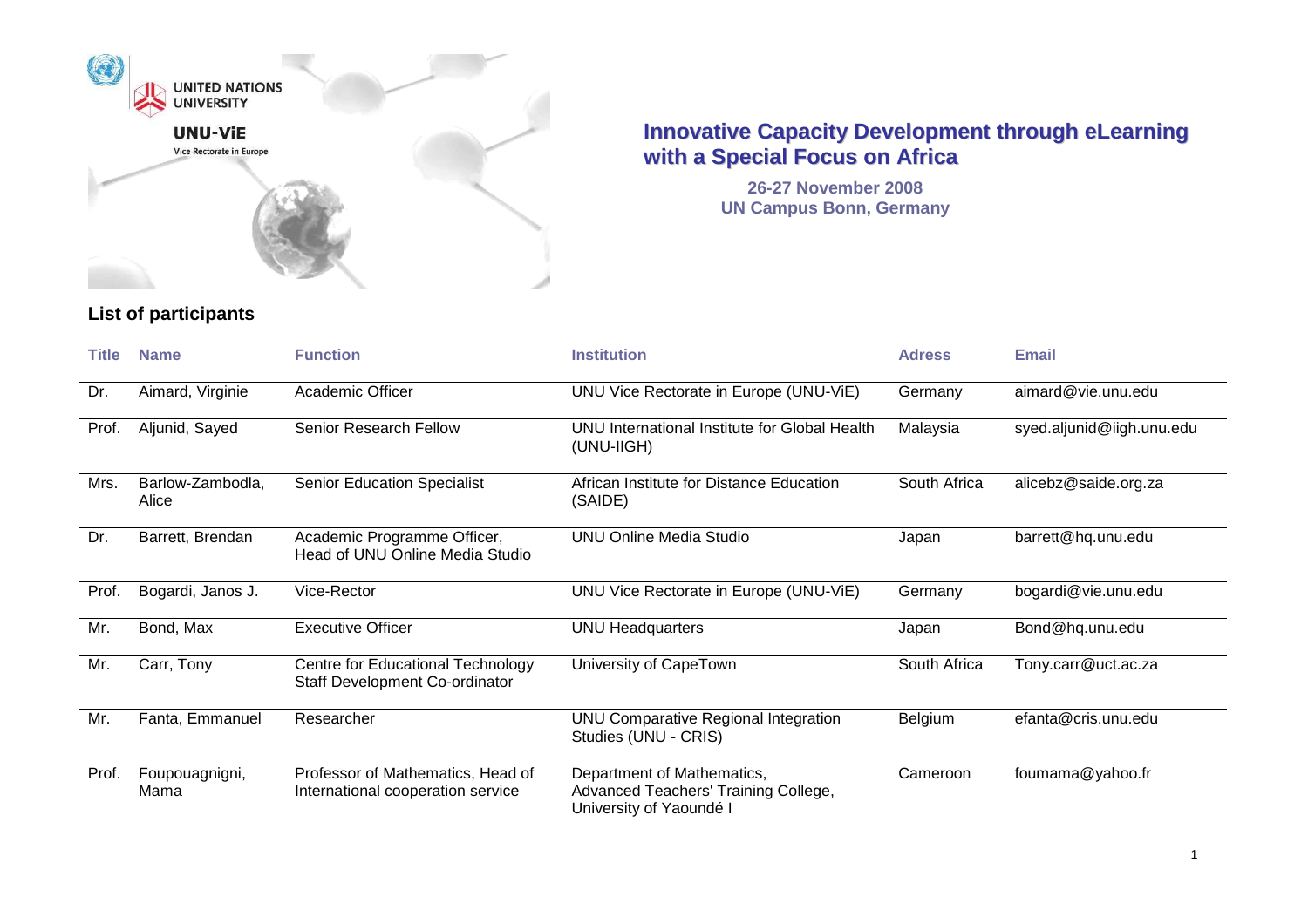

**26-27 November 2008 UN Campus Bonn, Germany**

| Title          | <b>Name</b>          | <b>Function</b>                                                                    | <b>Institution</b>                                                        | <b>Adress</b> | <b>Email</b>                |
|----------------|----------------------|------------------------------------------------------------------------------------|---------------------------------------------------------------------------|---------------|-----------------------------|
| Ms.            | Ghirardini, Beatrice | Instructional designer                                                             | Knowledge Exchange and Capacity Building<br>(KCE) division                | Italy         | Beatrice.Ghirardini@fao.org |
| Dr.            | Grover, Velma        | Project Officer                                                                    | UNU International Network on Water,<br>Environment and Health (UNU-INWEH) | Canada        | grovervi@inweh.unu.edu      |
| Dr.            | Hare, Matt           | Academic Officer                                                                   | UN-Water Decade Programme on Capacity<br>Development (UNW-DPC)            | Germany       | hare@unwater.unu.edu        |
| Prof.<br>Dr.   | Harmsen, Karl        | Director                                                                           | Institute for National Resources in Africa<br>(UNU-INRA)                  | Ghana         | karlharmsen@yahoo.com       |
| Dipl.<br>-Ing. | Hossini, Vilma       | <b>Training Programme Associate</b>                                                | UNU Institute for Environment and Human<br>Security (UNU-EHS)             | Germany       | hossini@ehs.unu.edu         |
| Mr.            | Janowski, Tomasz     | Research Fellow and Head of the<br>Center for Electronic Governance at<br>UNU-IIST | International Institute for Software<br>Technology (UNU-IIST)             | Macau         | tj@iist.unu.edu             |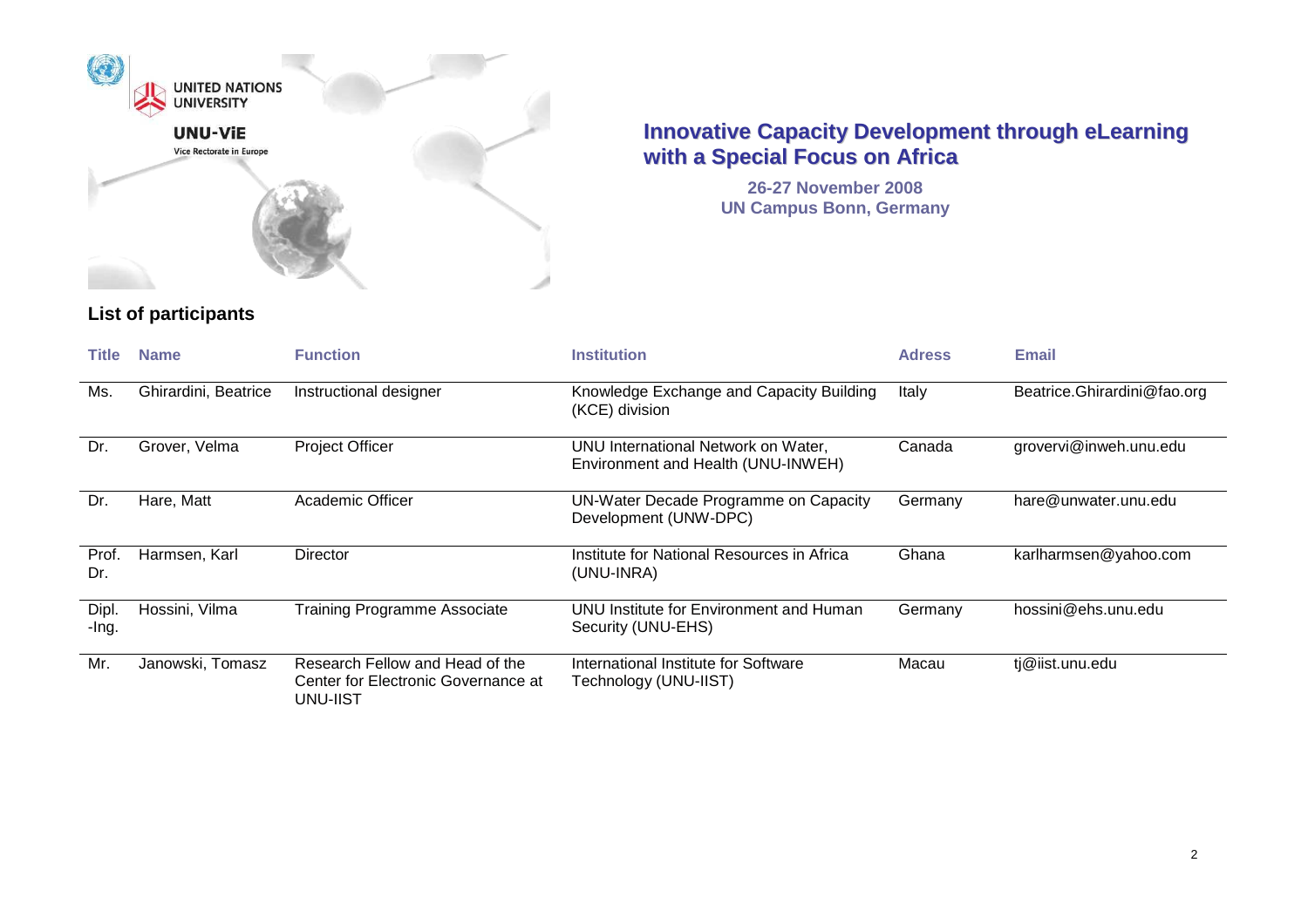

**26-27 November 2008 UN Campus Bonn, Germany**

| Prof. | Jansky, Libor     | Senior Academic Programme Officer                          | UNU Vice Rectorate in Europe (UNU-<br>ViE)                                      | Germany            | jansky@vie.unu.edu          |
|-------|-------------------|------------------------------------------------------------|---------------------------------------------------------------------------------|--------------------|-----------------------------|
| Ms.   | Loetzsch, Isabel  | Intern                                                     | UNU Institute for Environment and<br>Human Security (UNU-EHS)                   | Germany            | loetzsch@ehs.unu.edu        |
| Ms    | Maubec, Soisik    | <b>Programme Officer</b>                                   | UNU Headquarters, Office of the Rector                                          | Japan              | maubec@hq.unu.edu           |
| Dr.   | Ndegge, Speranza  | Director                                                   | Kenyatta University, E-learning<br><b>Coordinating Centre</b>                   | Kenya              | director-elearning@ku.ac.ke |
| Prof. | Parayil, Govindan | Vice Rector                                                | <b>UNU Headquarters</b>                                                         | Japan              | parayil@hq.unu.edu          |
| Dr.   | Pepping, Fre      | Managing Director Graduate School VLAG                     | UNU Food and Nutrition Programme<br>(UNU-FNP)                                   | Netherlands        | Fre.Pepping@wur.nl          |
| Mr    | Reif, Leopold     | Consultant                                                 | Hoffmann&Reif Consultancy                                                       | Germany            | Ireif@hoffmann-reif.com     |
| Dr.   | Rikers, Jos       | Senior Officer for International Relations /<br>Consultant | Open University Netherlands/ UNU<br>Institute of Advanced Studies (UNU-<br>IAS) | <b>Netherlands</b> | Jos.Rikers@ou.nl            |